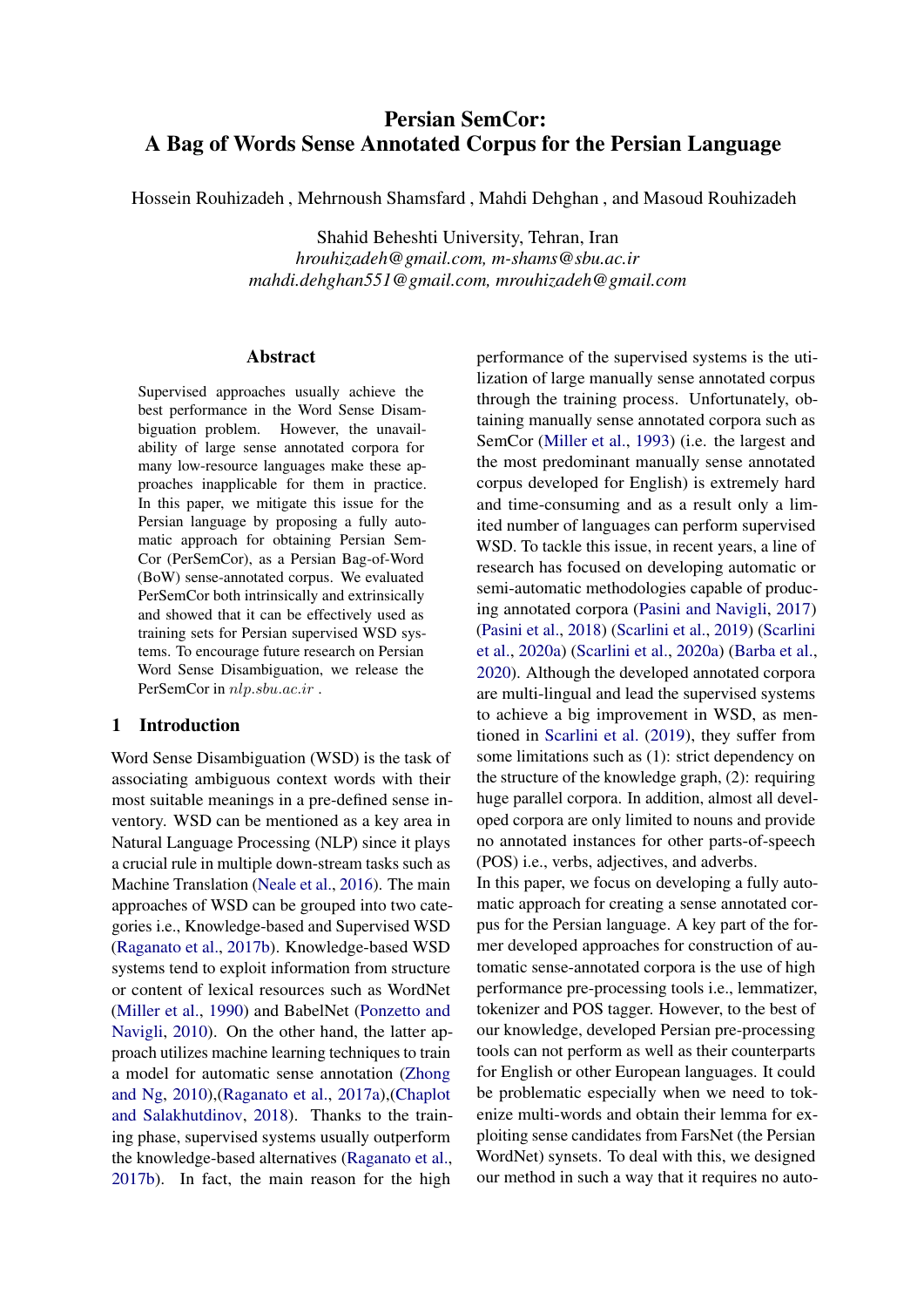matic lemmatizer, tokenizer or PoS tagger.

Our proposed system takes English sense annotated corpora (SemCor, for instance) as input and utilizes inter-language semantic relations between English and Persian to obtain a Bag-of-Words (BOW) sense annotated corpus for Persian. It can be a step forward towards the development of sentence-level sense-annotated corpora for the Persian language. The main contributions of our proposed system are as follows:

• Obtaining state-of-the-art performance on the SBU-WSD-Corpus

Our experiments on the standard Persian All-Words WSD test set, developed by [Rouhizadeh et al.](#page-9-3) [\(2020\)](#page-9-3), indicates that the supervised baselines, trained on PerSemCor, outperform knowledge-based alternatives and achieve state-of-the-art performance in Persian All-words WSD.

• Providing sense tagged instances for words with different POS

In contrast to the almost all recent automatically developed sense-annotated corpora, PerSemCor is not limited to nominal instances and provide sense annotated samples for all parts-of-speech, i.e. nouns, verbs, adjectives, and adverbs.

• Low dependency on the structure of knowledge-resource

We reduced the dependency on the structure of knowledge-resources by only utilizing one inter-language relation between FarsNet and WordNet (i.e, 'Equal-to relation')

• No dependency to the performance of Persian pre-processing tools

In order to ignore the possible lexical or syntax-based errors in PerSemCor , i.e. the errors that can be generated by Persian tokenizers, lemmatizers or Pos taggers, we designed our approach in such a way that include no dependency on the Persian pre-processing tools.

## <span id="page-1-2"></span>2 Data and Resources

SemCor: English SemCor [\(Miller et al.,](#page-8-6) [1993\)](#page-8-6) is a subset of the English Brown corpus and include 352 documents with more than 220K sense annotations. The whole corpus is manually tagged with senses from WordNet 1.6. SemCor can be mentioned as the most widely used sense annotated corpus in the English WSD literature [\(Scarlini et al.,](#page-9-4) [2020b\)](#page-9-4), [\(Huang et al.,](#page-8-9) [2019\)](#page-8-9), [\(Luo et al.,](#page-8-10) [2018b\)](#page-8-10), [\(Luo et al.,](#page-8-11) [2018a\)](#page-8-11). In this paper, we used SemCor 3.0 which includes mapped sense annotations from WordNet [1](#page-1-0).6 to WordNet 3.0.<sup>1</sup>

WordNet: WordNet [\(Miller et al.,](#page-8-2) [1990\)](#page-8-2) is one of the most widely used lexical resources in the WSD literature. It was initially developed for English at Princeton University. WordNet organizes words and phrases into synsets (sets of synonym words with the same POS) and provides a *gloss* (descriptive definition of the synset words) and possibly an example (a practical example of synset words) for each of them. WordNet synsets are linked via several lexical and semantic relationships. Word-Net 3.0, covers around 155K English words and phrases organized in around 117K synsets.

FarsNet (The Persian WordNet): FarsNet [\(Shamsfard et al.,](#page-9-5) [2010\)](#page-9-5) is the first Persian lexical ontology which has been developed in the NLP lab of Shahid Beheshti University<sup>[2](#page-1-1)</sup>. Over the past 12 years, numerous studies have been conducted to develop FarsNet [\(Rouhizadeh et al.,](#page-9-6) [2007\)](#page-9-6)[\(Rouhizadeh et al.,](#page-9-7) [2010\)](#page-9-7)[\(Mansoory et al.,](#page-8-12) [2012\)](#page-8-12) [\(Yarmohammadi et al.,](#page-9-8) [2008\)](#page-9-8) [\(Khalghani](#page-8-13) [and Shamsfard,](#page-8-13) [2018\)](#page-8-13). FarsNet 3.0, the last version of FarsNet, covers more than 100K Persian words and phrases. Similar to English WordNet, the basic components of FarsNet are synsets that are interlinked via several types of relations. FarsNet relations can be classified to two main classes: Innerlanguage and Inter-language relations.

Inner-Language Relations connect pairs of word senses and synsets of FarsNet. More in details, Inner-language relations of FarsNet include two major classes, i.e, Semantic and Lexical relations which are defined between FarsNet senses and synsets, respectively. The Inner-Language relations of FarsNet include all the WordNet 2.1 relations as well as some other relationships like 'patient-of', 'salient', and 'agent-of'.

On the other hand, Inter-Language Relations are held between FarsNet 3.0 and WordNet 3.0 synsets. 'Equal-to' and 'Near-equal-to' are two main classes of this kind of relation. 'Equal-to' indicates that words of two synsets (One in FarsNet and another one in WordNet) have the exactly same meaning and PoS. Whereas, the latter one is representative of the similar (not the same) meaning between two

<span id="page-1-1"></span><span id="page-1-0"></span><sup>1</sup>web.eecs.umich.edu/ mihalcea/downloads.html 2 http://farsnet.nlp.sbu.ac.ir/Site3/Modules/Public/Default.jsp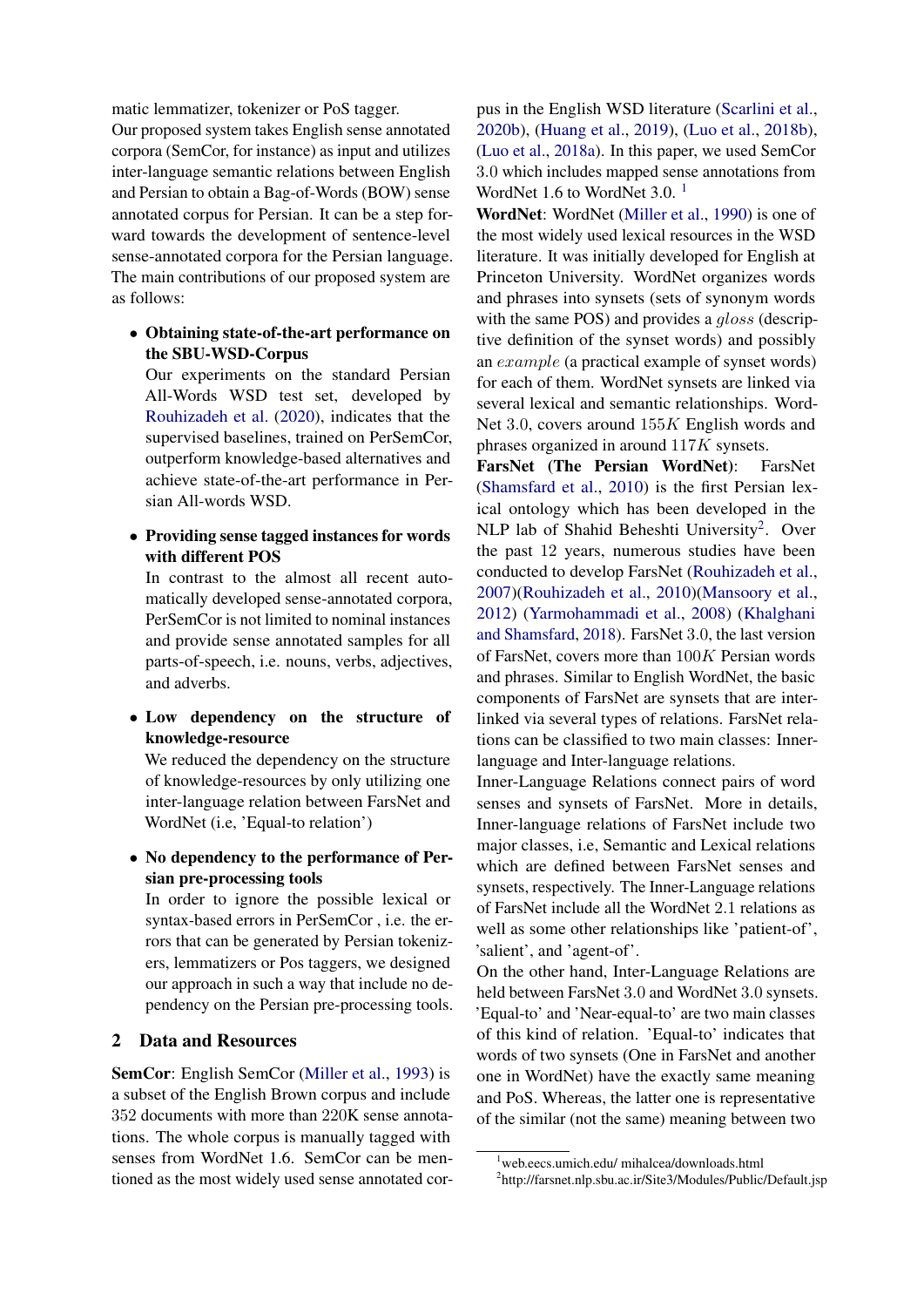synsets. It is worth noting that Inter-Language relations between FarsNet and WordNet are not necessarily pair-wise. In other words, one Word-Net synset can be linked to one or more FarsNet synsets via 'Equal-to' relation.

Persian-news Corpus: A key component of our system is leveraging a large Persian raw corpus. Our main objectives to utilize such a corpus is to train word embedding models. Although Wikipedia dumps have shown to be useful for train-ing such models<sup>[3](#page-2-0)</sup> in a variety of languages, Persian Wikipedia articles are often short and are not the best choice for this end. To deal with this, we crawled around 1 M documents from several Iranian news agencies web sites  $4$  to train the word embedding models on that.

Google Translate: Google Translate is a neural machine translation, developed by Google, which provides both word-level and sentence-level translation tool for more than 100 languages. For each input word  $w$  of the source language, the wordlevel translation tool of Google Translate provides a translation table, consisting of three columns: 1) translation candidates, 2) synonyms of the input word with the same translation and 3) frequency of the translation candidates in the public documents [5](#page-2-2) .

Figure [1](#page-2-3) shows the output of the English-Persian tool of Google Translate for the word 'research'. As can be seen, Google Translate suggests 9 translation candidates for the word 'research' in Persian. Additionally, according to the third column of the output schema, it can be concluded that the Persian words appeared in the first and the fifth row of the figure are the most common translations of 'research' in Persian.

In this paper, we used word-level English-Persian tool of Google Translate in the construction pipeline of the PerSemCor.

Persian all-words WSD test set: For evaluating the supervised systems, trained on PerSemCor, we use SBU-WSD-Corpus [\(Rouhizadeh et al.,](#page-9-3) [2020\)](#page-9-3) as the only available all-word WSD test set for the Persian language. SBU-WSD-Corpus include 19 documents (16 documents for training and 3 for tuning) covering different domains such as Sports, Medical, Science, Technology, etc. It is anno<span id="page-2-3"></span>Translations of research

| <b>Noun</b> |                                                                    | Frequency ?  |
|-------------|--------------------------------------------------------------------|--------------|
| بؤوهش       | research                                                           |              |
| کاو ش       | search, probing, probe, excavation, research, dig                  |              |
| تثبع        | research, scholarism                                               | $\mathbf{r}$ |
| تجسس        | search, research, equivoque, equivoke                              |              |
| تحقيق       | research, investigation, inquiry, scholarship, probe, verification |              |
| جستجو       | search, quest, hunt, research, probe, rummage                      |              |
| تفحص        | research, probing, disquisition                                    |              |
| <b>Verb</b> |                                                                    |              |
| يژوهش کردن  | research                                                           |              |
| يؤوهيدن     | investigate, inquire, search, research                             |              |

Figure 1: Output of English-Persian Google Translate tool for the word 'research'.

tated with senses from FarsNet 3.0 sense inventory and includes 2784 sense-annotated instances (1764 nouns, 494 verbs, 515 adjectives ,and 111 adverbs).

#### 3 Construction of PerSemCor

In this section, we present our proposed approach which aims at automatic construction of PerSem-Cor, a BoW sense-annotated corpus for the Persian language. The main idea of our proposed approach is inspired by the assumption presented in [Ben](#page-7-1)[tivogli et al.](#page-7-1) [\(2004\)](#page-7-1), i.e, sense annotations of a source language can be transferred to a target language. Given a sense annotated corpus (SemCor, in our case) as input, our proposed system utilizes inter-language semantic relations between English and Persian lexical graphs (WordNet and FarsNet) to obtain a Bag-of-Words(BoW) sense annotated corpus for Persian.

In the following, we first introduce a set of notations which have been used in our proposed approach and then provide details on the way we used the relations between WordNet and FarsNet to create PerSemCor.

# 3.1 Formal description of notations used in the proposed system

- $S = \{w_{en_1}, ..., w_{en_N}\}\$ : An English sentence including N English words  $(w_{en_1},...,w_{en_N})$
- $S' = \{w_{p_1}, ..., w_{p_M}\}\$ : BoW translation of  $S$  in Persian including  $M$  Persian words  $(w_{p_1},...,w_{p_M})$
- $WN_{key}$ : Synset key in WordNet<sup>[6](#page-2-4)</sup>.

<span id="page-2-1"></span><span id="page-2-0"></span><sup>&</sup>lt;sup>3</sup>www.dumps.wikimedia.org

<sup>&</sup>lt;sup>4</sup>we only crawled the news-agencies websites that cover multiple news categories

<span id="page-2-2"></span> $5$ The length of the blue bar indicates the prevalence of each translation in Persian (see Figur[e1](#page-2-3)

<span id="page-2-4"></span> $6$ Each synset of WorNet is specified with a unique ID (key)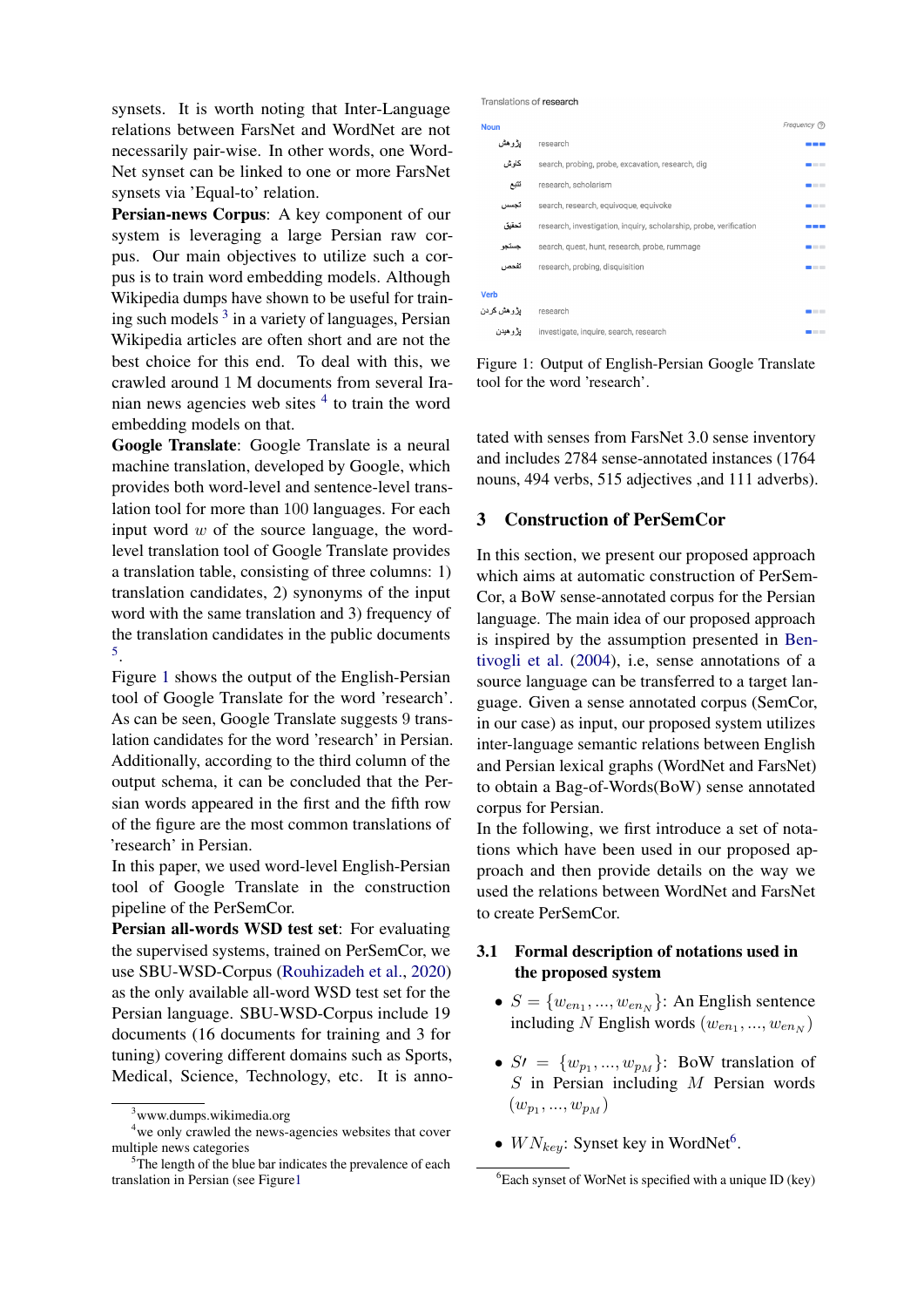- $FN_{key}$ : Synset key in FarsNet<sup>[7](#page-3-0)</sup>
- $W nSy n_{key}$ : The WordNet synset which is identified with the unique ID:  $key$
- $F nSyn_{key}$  The FarsNet synset which is identified with the unique ID:  $key$

#### 3.2 Proposed Approach

Given the English sentence  $s = \{w_1, ... w_n\}$  from SemCor, we first remove the stop words and divide the content words into three groups, i.e.  $C_1$ ,  $C_2$  and  $C_3$ . Next, we transfer the words and annotations of  $C_1$ ,  $C_2$  and  $C_3$  into Persian, respectively.

#### $C_1$ : The sense-annotated words with one connection with FarsNet

The words of  $C_1$  only include one connection ('equal-to' relation) with FarsNet. For each  $w_{en} \in$  $C_1$  which is sense-labeled with  $WN_{key}$  (i.e, key of  $W nSyn_{key}$ , we first retrieve the FarsNet synset  $F nSyn_{key}$  which is connected to  $W nSyn_{key}$  via 'Equal-to' relation. Although all the present words in  $F nSyn_{key}$  share the same meaning, we aim to choose the most suitable one, i.e,  $w_p \in F \cdot nSym_{key}$ , to make PerSemCor approach to the real Persian texts. Among the synset words, we choose the most frequent one as the best one. To this end, we utilize Google Translate which provides frequency information about the translations of  $w_{en}$  (see section [2](#page-1-2)) for more details) and choose the word  $w_n$  with the highest frequency in translation candidates as the best translation.

The proposed approach can be considered as a hybrid approach as it uses semantic and statistical information to transfer  $(w_{en}, W N_{kev})$  to  $(w_p, FN_{key})$ . More in detail, the approach makes use of 'Equal-to' relations between FarsNet and WordNet which transfer lexical-semantic information from English to Persian. In addition, we employ Google Translate to obtain statistical information of translation candidates and choose the most frequent word one as the final choice.

# $C_2$ : The sense-annotated words with at least two connections with FarsNet

As mentioned in section [2,](#page-1-2) inter-language relations between FarsNet and WordNet are not necessarily pair-wise. Therefore, one annotation key of an English word may have more than one connection to FarsNet. It is worth noting that the FarsNet synsets with the same connection with one Word-Net synset share the same meaning. Similar to the

former hybrid approach, applied on  $C_1$  words, the aim is to find the best synset which includes the best translation of  $w_{en}$  in Persian. To this end, for each  $w_{en} \in C_2$ , we utilize Google Translate and extract all the possible translations of  $w_{en}$  in Persian. Considering  $T = \{t_1, ..., t_k\}$  as the possible translations of  $w_{en}$  in Persian, we extract the most frequent one  $(tj, 0 \leq j \leq k)$  and choose the synset which include  $tj$  as the most suitable synset.

## $C_3$ : The words with no connection with FarsNet

These words either do not have a sense label in SemCor or their label does not have a connection to FarsNet. As a result, unlike the words of the former groups, we can not obtain any FarsNet synset to exploit translation candidates. In other words, no semantic information is available via lexical graph connections.

To deal with this, we first utilize the vector representation of former translated words of s (i.e. Persian translation of  $C_1$  and  $C_2$  words) to represent the Persian sentence in semantic space  $(V_{st})$ . More formally, if the former Persian translated words in st are  $\{w_{p_1},...,w_{p_k}\}, V_{s}$  will be computed as follows:

$$
V_{s'} = \frac{1}{k} \sum_{i=1}^{k} V(w_{p_i})
$$
 (1)

where  $V(w_{p_i})$  is the vector representation of  $w_{p_i}$ .

Next, for each  $w_{en} \in C_3$ , we utilize Google Translate and extract  $T = \{t_1, ..., t_m\}$  as the translation candidates of  $w_{en}$  in Persian. Then we compute the cosine similarity between vector representation of each  $t_i \in T$  and  $V_{st}$  (Formula [2\)](#page-3-1) and choose  $t_i$  $(0 \leq j \leq m)$  with highest similarity as the best translation of  $w_{en}$  in Persian.

<span id="page-3-1"></span>
$$
t_j = \underset{t \in \mathcal{T}}{\arg \max} \, Cos(V(t), V_{s'}) \tag{2}
$$

The result of the above steps is a Persian BoW sentence which is POS tagged, lemmatized, tokenized, and semantically-annotated. We perform the above steps for all the sentences of SemCor and provide PerSemCor as a BoW sense-annotated corpus for Persian. We also provide the general statistics of PerSemcor and compare them with English Sem-Cor in Table [1.](#page-4-0) The statistics include the number of documents together with the number of sentences, number of annotations (divided per POS), number of distinct senses, number of distinct lemmas, and average polysemy of both PerSemCor and English SemCor.

<span id="page-3-0"></span> ${}^{7}$ A unique ID (key) is assigned to each FarsNet synset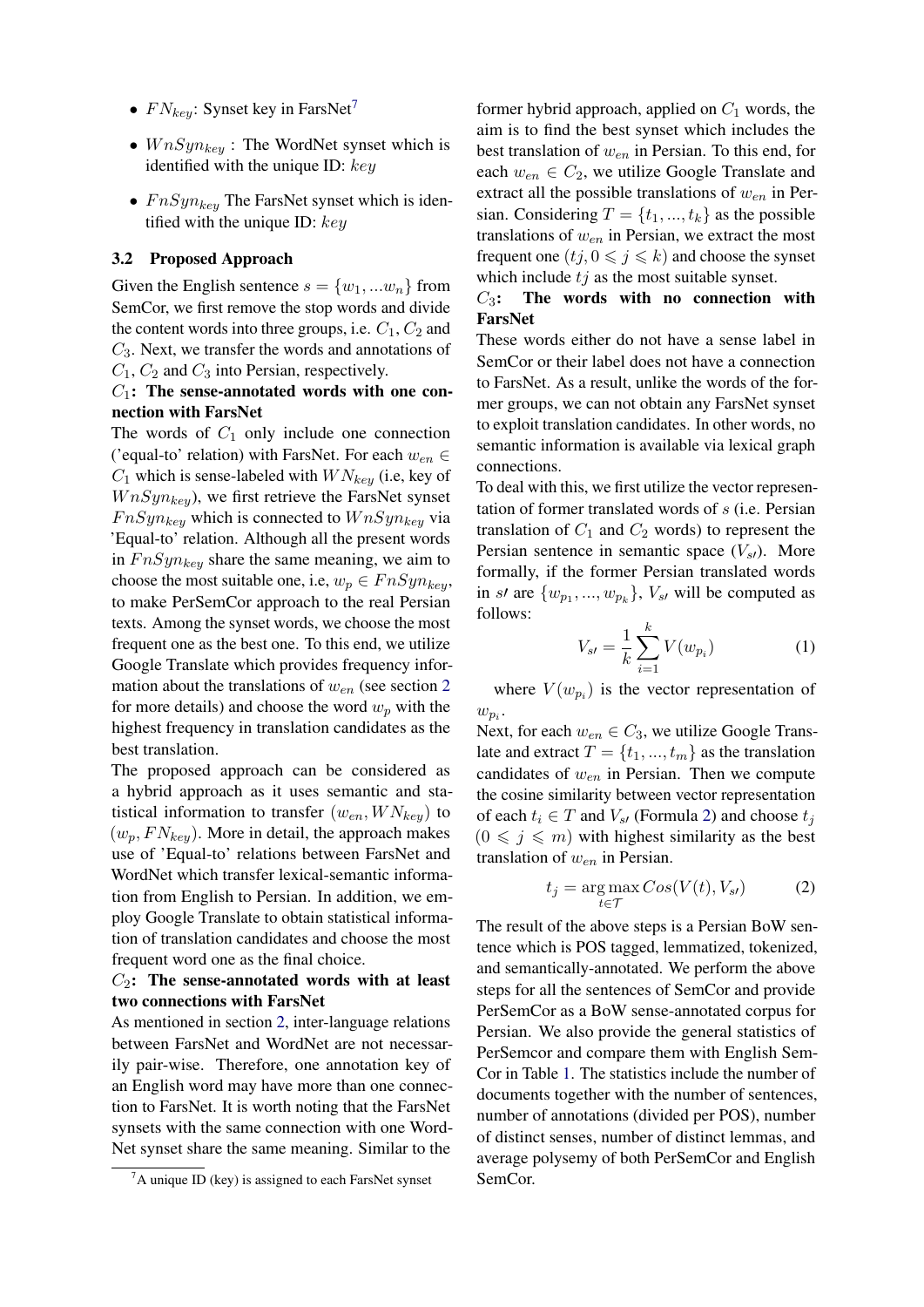<span id="page-4-0"></span>

|            | Docs | Sentences | Noun  | Verb  | Adj   | Adv   | All    | Distinct | Distinct | Average                |
|------------|------|-----------|-------|-------|-------|-------|--------|----------|----------|------------------------|
|            |      |           | Tags  | Tags  | Tags  | Tags  | tags   | Senses   | lemmas   | polysemy               |
| En SemCor  | 352  | 31176     | 87002 | 88334 | 31784 | 14787 | 226036 | 33.362   | 22436    | 6.8                    |
| Per SemCor | 352  | 31176     | 56955 | 55972 | 19985 | 9078  | 141819 | 10381    | 7122     | 3 <sup>c</sup><br>ر. ر |

Table 1: General statistics of English and Persian SemCor.

<span id="page-4-1"></span>

| POS      |      |      | Noun   Verb   Adjective   Adverb |      |
|----------|------|------|----------------------------------|------|
| Coverage | 74.0 | 76.0 | 82.3                             | 84.7 |

Table 2: Coverage of PerSemCor on SBU-WSD-Corpus

# 4 Evaluation

We carried out a number of experiments on PerSem-Cor to evaluate it both intrinsically and extrinsically. More in detail, in our intrinsic evaluations, we assessed the quality of sense annotations of PerSemCor. In addition, we utilized PerSemCor for training a set of supervised WSD baselines to extrinsically evaluate it.

#### 4.1 Intrinsic Evaluation

In order to assess the intrinsic quality of PerSem-Cor, i.e. evaluating the generated annotations, we created a golden standard by randomly sampling 100 sentences from English SemCor. As the next step, we translated the sentences into Persian and asked an Iranian linguist to semantically annotate them with FarsNet 3.0 senses. The result of our evaluation, i.e. comparison between manual and automatic sense tags, indicates that our strategy for transferring sense tags from English to Persian seems promising as more than 95% of automatic tags were the same with the manual counterparts. The high quality of the transmitted sense labels can be explained by the fact that all inter-language relationships between FarsNet and WordNet synsets are determined by expert linguists and therefore are very accurate and reliable.

## 4.2 Extrinsic Evaluation

We exploited the Word Sense Disambiguation task to assess the quality of our automatically- generated corpus. Therefore, we trained a reference WSD model on the data generated by OneSeC and compared the results against those achieved by the same model trained on other re- sources. In order to extrinsically asses the quality of PerSem-Cor, we employ it as training set for obtaining supervised WSD models. It is worth noting that

since no other Persian WSD training set is available, we only compare the obtained results against knowledge-based alternatives. To this end, we make use of knowledge-based benchmarks presented by [Rouhizadeh et al.](#page-9-3) [\(2020\)](#page-9-3). The WSD approaches include:

- Most Frequent Sense approach (MFS): We used Most Frequent Sense (MFS) approach as our baseline. The approach is contextindependent and always choose the most frequent sense of each word in PerSemCor, as the most suitable one.
- Part-of-Speech based approaches: These models represent each target word by PoS tags of its surrounding words. For instance, consider the word  $w_i$  in a context C including 6 nouns, 2 verbs, 2 adjectives and 1 adverb. We represent  $w_i$  with the feature vector [4, 2, 3, 1], where the features are representative of the number of nouns, verbs, adjectives, and adverbs in C, respectively.
- Word embedding based approaches: Word embedding models leverage contextual information of raw data to represent words and phrases in a semantic space. They have shown to be useful in many NLP tasks including WSD[\(Iacobacci et al.,](#page-8-14) [2016\)](#page-8-14). Following [Saeed et al.](#page-9-9) [\(2019\)](#page-9-9), we carried out several experiments to demonstrate the benefit of using such models in the training phase of WSD models. In addition, we were interested to check the impact of different word embedding models on the performance of WSD models. To this end, we trained two word embedding models, i.e. word2vec [\(Mikolov](#page-8-15) [et al.,](#page-8-15) [2013\)](#page-8-15) and Glove [\(Pennington et al.,](#page-8-16) [2014\)](#page-8-16) on Persian-news corpus (see section [2\)](#page-1-2) and carried out the same experiments with them. For each target word  $w_i$  in a context  $C = \{w_1, ..., w_m\}$ , we represent  $w_i$  with a n-dimensional vector  $(n$  is the size of embedding vectors) which is the average of word vectors of C.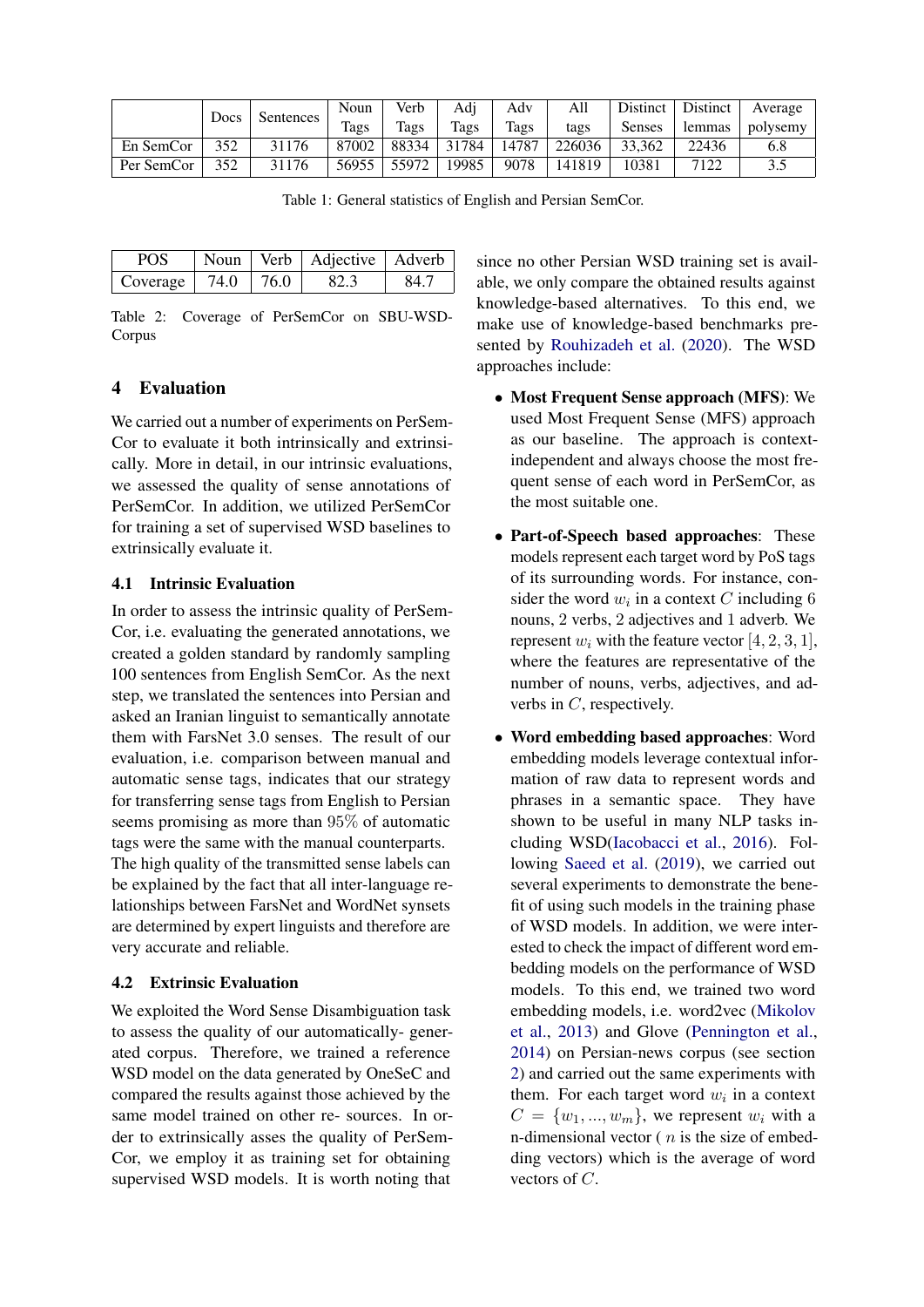<span id="page-5-1"></span>

|              |                  |      | Noun |      |      | Verb |      |      | Adj  |                |      | Adv  |      |      | All  |       |
|--------------|------------------|------|------|------|------|------|------|------|------|----------------|------|------|------|------|------|-------|
|              |                  | P    | R    | F1   | P    | R    | F1   | P    | R    | F <sub>1</sub> | P    | R    | F1   | P    | R    | F1    |
| FN 1st sense |                  | 48.4 | 48.4 | 48.4 | 43.5 | 43.5 | 43.5 | 81.1 | 81.1 | 81.1           | 90.0 | 90.0 | 90.0 | 55.0 | 55.0 | 55.0  |
| <b>MFS</b>   |                  | 58.0 | 51.8 | 54.8 | 70.0 | 56.8 | 62.7 | 84.8 | 74.6 | 79.3           | 93.6 | 79.3 | 85.9 | 66.1 | 68.2 | 61.7  |
|              | <b>POS</b>       | 61.0 | 55.2 | 58.0 | 77.2 | 65.2 | 70.7 | 89.6 | 79.3 | 84.2           | 90.1 | 81.0 | 85.7 | 72.3 | 63.0 | 67.3  |
| <b>MLP</b>   | W <sub>2</sub> V | 64.0 | 58.0 | 60.8 | 77.9 | 65.8 | 71.3 | 90.1 | 79.8 | 84.7           | 90.1 | 81.0 | 85.7 | 74.3 | 64.8 | 69.2  |
|              | Glove            | 64.1 | 58.0 | 61.0 | 78.4 | 66.2 | 71.8 | 89.7 | 79.4 | 84.2           | 90.1 | 81.0 | 85.7 | 74.4 | 64.8 | 69.3  |
|              | <b>POS</b>       | 58.3 | 52.8 | 55.4 | 76.5 | 64.6 | 70.0 | 88.9 | 78.6 | 83.4           | 90.1 | 81.0 | 85.7 | 70.4 | 61.4 | 65.6  |
| DT           | W <sub>2</sub> V | 61.5 | 55.8 | 58.5 | 75.5 | 63.7 | 69.2 | 90.5 | 80.2 | 85.0           | 90.1 | 81.0 | 85.7 | 72.5 | 63.2 | 67.5  |
|              | Glove            | 61.7 | 55.8 | 58.6 | 70.3 | 59.3 | 64.3 | 89.3 | 79.0 | 83.8           | 90.1 | 81.0 | 85.7 | 71.5 | 62.1 | 66.5  |
|              | <b>POS</b>       | 58.8 | 53.2 | 55.8 | 70.1 | 64.7 | 67.3 | 90.3 | 80.0 | 84.9           | 90.1 | 81.0 | 85.7 | 69.8 | 61.9 | 65.6  |
| <b>KNN</b>   | W <sub>2</sub> V | 62.9 | 57.0 | 59.8 | 71.4 | 65.8 | 71.4 | 90.6 | 80.2 | 85.1           | 90.1 | 81.0 | 85.7 | 72.7 | 64.3 | 68.2  |
|              | Glove            | 62.1 | 56.2 | 59.0 | 71.8 | 66.2 | 71.7 | 91.2 | 80.8 | 85.7           | 90.1 | 81.0 | 85.7 | 72.4 | 64.0 | 68.0  |
| <b>SVM</b>   | <b>POS</b>       | 62.4 | 56.5 | 59.3 | 77.2 | 65.3 | 70.7 | 90.0 | 79.6 | 84.4           | 90.1 | 81.0 | 85.7 | 73.2 | 63.8 | 68.21 |
|              | W <sub>2</sub> V | 64.2 | 58.2 | 61.1 | 78.6 | 66.3 | 72.0 | 90.4 | 80.0 | 84.9           | 90.1 | 81.0 | 85.7 | 74.6 | 69.5 | 69.5  |
|              | Glove            | 62.8 | 56.9 | 59.7 | 78.8 | 66.6 | 72.3 | 91.0 | 80.6 | 85.5           | 90.1 | 81.0 | 85.7 | 71.9 | 65.5 | 68.5  |

<span id="page-5-2"></span>Table 3: Precision (P), Recall (R) and F-1 (F) performance of supervised WSD systems on SBU-WSD-Corpus

| Noun                                                                                  | Verb |  | Adjective   Adverb | All |  |
|---------------------------------------------------------------------------------------|------|--|--------------------|-----|--|
| $ MFS $ 54.8 $-$ 59.2 $ 62.7 - 65.0 79.3 - 84.2 85.9 - 90.1 61.7 - 65.8 $             |      |  |                    |     |  |
| $[MLP 61.0 - 64.9 71.8 - 73.1 84.2 - 89.5 85.7 - 90.1 69.3 - 72.4]$                   |      |  |                    |     |  |
| $DT$ 58.5 $-$ 63.2 69.2 $-$ 71.5 85.0 $-$ 90.1 85.7 $-$ 90.1 67.5 $-$ 70.6            |      |  |                    |     |  |
| $ KNN $ 59.8 $-$ 64.8   71.4 $-$ 73.7   85.1 $-$ 90.2   85.7 $-$ 90.1   68.2 $-$ 71.4 |      |  |                    |     |  |
| $\overline{\text{SVM } 61.1 - 65.0}$ 72.0 - 74.3 84.9 - 90.0 85.7 - 90.1 69.5 - 72.7  |      |  |                    |     |  |

Table 4: Comparison between performance of the supervised WSD systems when the MFS back-off strategy is disabled (the number to the left of each cell) or enabled (the number to the right of each cell).

Machine learning algorithms: Following [\(Saeed](#page-9-9) [et al.,](#page-9-9) [2019\)](#page-9-9), we employed four machine learning techniques, i.e. Support Vector Machine (SVM) [\(Cortes and Vapnik,](#page-8-17) [1995\)](#page-8-17), K-Nearest Neighbor (KNN) [\(Altman,](#page-7-2) [1992\)](#page-7-2) , Decision Tree (DT) [\(Black,](#page-7-3) [1988\)](#page-7-3), and Multilayer Perceptron (MLP) [\(McCulloch and Pitts,](#page-8-18) [1943\)](#page-8-18), which utilize the feature vectors, obtained by mentioned approaches, to train WSD models. We also compare the performance of the supervised models with MFS as the baseline of the supervised systems. In addition, we compare the results with FarsNet first sense approach<sup>[8](#page-5-0)</sup> as the former baseline of Persian WSD [\(Rouhizadeh et al.,](#page-9-3) [2020\)](#page-9-3).

Results and analysis: In Table [3,](#page-5-1) we compare the performance of different machine learning algorithms when trained by different approaches. It is worth noting that PerSemCor is capable of covering most context words of SBU-WSD-Corpus (see Table [2\)](#page-4-1). In order to clearly show the effect of PerSemCor in the final performance WSD systems, we report the precision  $(P)$ , recall  $(R)$ , and the harmonic mean (F1) of different systems, broken by PoS, when no back-off strategy was used.

As expected, the F1-performance of all systems

on nouns is lower than other parts-of-speech. This can be explained by the ambiguity level of nouns in the SBU-WSD-Corpus as it is greater than all the other parts-of-speech. As can be seen, MFS can outperform the FarsNet 1st sense approach on disambiguating nouns and verbs by a large margin (10% on nouns and 18% on verbs). It clearly shows the potential of PerSemCor in providing information about sense distribution of Persian words.

Comparing different approaches, the results show that all machine learning algorithms achieve the highest performance when they use word embedding approaches as feature vectors for training. It clearly shows the great impact of using embedding vectors in a WSD pipeline. However, as can be seen, the use of different word embedding models does not greatly affect the final performance of the systems. Comparing machine learning algorithms, SVM outperforms all the other ones in almost all cases. In addition, the best results obtained when SVM trained with the word embedding based feature vectors.

## Additional experiments:

1. Applying Back-off strategy: A back-off strategy is an alternative method that is used when our system is unable to decide the meaning of the

<span id="page-5-0"></span><sup>&</sup>lt;sup>8</sup>The approach simply chooses the first sense of FarsNet as the best meaning of each word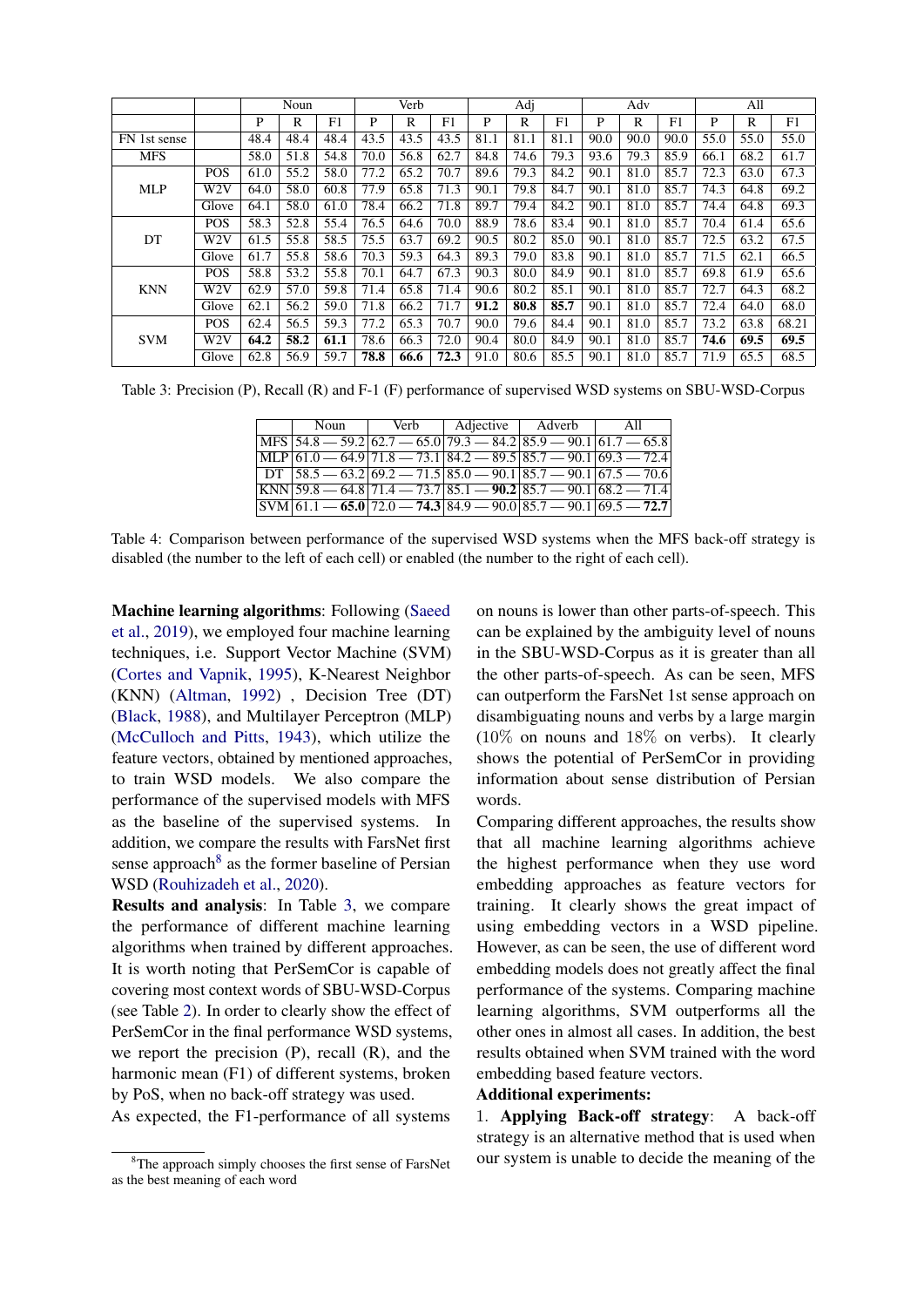<span id="page-6-2"></span>

|                 |                   | Noun | Verb | Adjective | Adverb | All  |
|-----------------|-------------------|------|------|-----------|--------|------|
|                 | <b>MFS</b>        | 59.2 | 65.0 | 84.2      | 90.1   | 65.8 |
| Supervised      | <b>MLP</b>        | 64.9 | 73.1 | 89.5      | 90.1   | 72.4 |
| <b>Systems</b>  | DT.               | 63.2 | 71.5 | 90.1      | 90.1   | 70.6 |
|                 | <b>KNN</b>        | 64.8 | 73.7 | 90.2      | 90.1   | 71.4 |
|                 | <b>SVM</b>        | 65.0 | 74.3 | 90.0      | 90.1   | 72.7 |
|                 | FarsNet 1st sense | 48.4 | 43.5 | 81.1      | 90.0   | 55.0 |
| Knowledge Based | Basile14          | 62.7 | 66.3 | 83.6      | 82.9   | 67.8 |
| Systems         | UKB (ppr)         | 58.4 | 70.5 | 82.4      | 83.6   | 65.7 |
|                 | $UKB (ppr-w2w)$   | 58.3 | 71.5 | 84.4      | 84.5   | 66.2 |

Table 5: F-1 performance of different supervised and knowledge-based models on SBU-WSD-Corpus

input word. For instance, for the words occurring only with one meaning in the training data, we can use MFS as the back-off strategy<sup>[9](#page-6-0)</sup>. This technique has shown to be helpful in several developed WSD systems [\(Raganato et al.,](#page-8-1) [2017b\)](#page-8-1). To test the effect of using a back-off strategy, we, therefore, decided to perform additional experiments on PerSemCor when the MFS back-off strategy is used<sup>[10](#page-6-1)</sup>. As can be seen in Table [4,](#page-5-2) all the WSD models achieve higher performance when MFS back-off is used. It is indicative of the usefulness of applying this technique in multiple WSD pipelines.

# 2. Comparison with knowledge-based systems

In Table [5,](#page-6-2) we compared the F1 performance of supervised models against knowledge-based benchmarks [\(Rouhizadeh et al.,](#page-9-3) [2020\)](#page-9-3), including Basile14 [\(Basile et al.,](#page-7-4) [2014\)](#page-7-4), UKB [\(Agirre](#page-7-5) [et al.,](#page-7-5) [2018\)](#page-7-5) and FarsNet 1st sense (baseline of knowledge-based models). The results show that supervised systems outperform knowledge-based models on all parts-of-speech. It clearly shows the high ability of PerSemCor on training WSD models as it leads simple supervised baselines to state-ofthe-art performance when compared against the most recent knowledge-based models. More interestingly, the simplest supervised approach, i.e. MFS approach, is able to achieve competitive results with state-of-the-art knowledge-based systems. It will be more impressive considering that PerSemCor generated without any human intervention.

# 5 Related Work

Knowledge acquisition bottleneck i.e, producing a large amount of lexical-semantic data, can be mentioned as one of the most important problems in WSD. It is more crucial when it comes to supervised WSD as these types of systems need sense annotated data for training a machine learning model. Over recent decades, a variety of approaches have been proposed to mitigate this issue. They can be grouped into two main categories:

Manual annotation, where all the sense tags of the corpora are provided by human efforts. Sem-Cor is one of the first manually annotated corpora for English, developed by the WordNet Project research team at Princeton University. It was initially tagged with senses for WordNet 2.1 and contains more than 200k sense annotated instances. Although SemCor has lead the supervised systems to achieve state-of-the-art performance in English WSD, obtaining such corpora is hard and timeconsuming. To reduce or eliminate human intervention for obtaining semi-automatically or fully automatically sense-annotated corpora, a range of approaches have been proposed

Automatic annotation, where a semi-automatic or fully automatic approach is used to generate sense tags.

OMSTI (One Million Sense-Tagged Instances) [\(Taghipour and Ng,](#page-9-11) [2015\)](#page-9-11) can be mentioned as one the largest and most predominant sense-tagged corpora for English, created in a semi-automatically manner. The authors of the paper leveraged a large English-Chinese parallel corpus and manual translations of senses to obtain one million training instances. Another group of systems make use of formerly annotated corpora in English, SemCor for instance, to create a new sense-tagged corpora for a second language. [Bentivogli et al.](#page-7-1) [\(2004\)](#page-7-1) and

<span id="page-6-0"></span><sup>&</sup>lt;sup>9</sup>Note that for the words which never occur in the training data, we consider the first sense of FarsNet as the most predominant one [\(Raganato et al.,](#page-8-1) [2017b\)](#page-8-1)[\(Rouhizadeh et al.,](#page-9-10) [2019\)](#page-9-10)

<span id="page-6-1"></span><sup>&</sup>lt;sup>10</sup>For each machine learning technique, we only report the result of best performing setting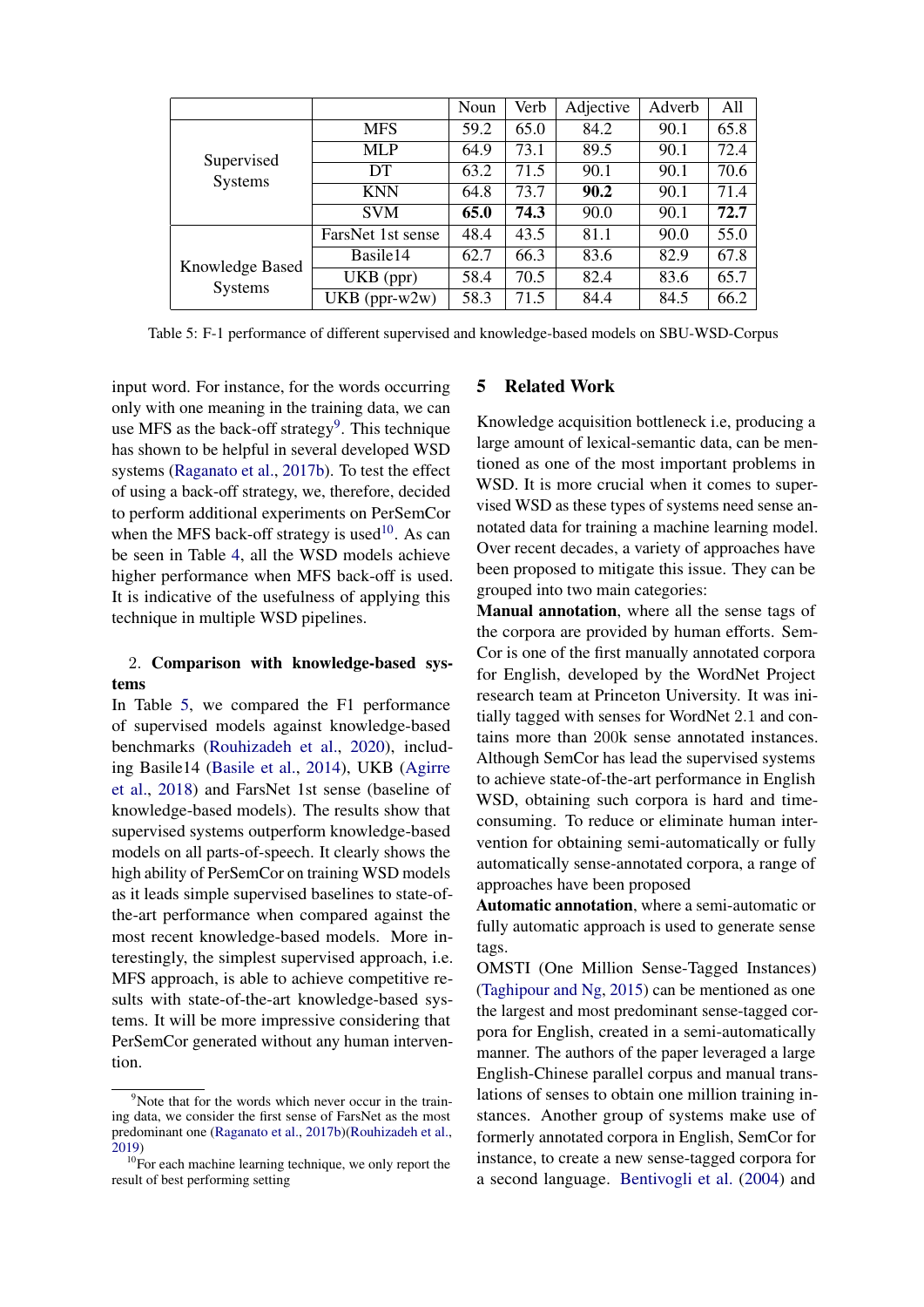[Bond et al.](#page-7-6) [\(2012\)](#page-7-6) used a parallel corpus (a subset of the SemCor) to create a sense-annotated corpus for the Italian and Japanese languages, respectively. Both approaches utilized word level alignments between the sentences of the parallel corpora to semantically annotate the target instances. [Bovi et al.](#page-7-7) [\(2017\)](#page-7-7) utilized Babelfy [\(Moro et al.,](#page-8-19) [2014\)](#page-8-19) as a language independent WSD system and NASARI [\(Camacho-Collados et al.,](#page-8-20) [2016\)](#page-8-20) as a vector representation of concepts to develop a parallel sense-annotated corpus for four European languages. [Pasini and Navigli](#page-8-7) [\(2017\)](#page-8-7) and [Pasini and](#page-8-21) [Navigli](#page-8-21) [\(2020\)](#page-8-21) eliminated the requirement of parallel corpora by proposing Train-O-Matic, which makes use of structural-semantic information from a lexical network to automatically annotate the context words. [Scarlini et al.](#page-9-1) [\(2019\)](#page-9-1), also proposed a system which leverages Wikipedia categories and semantic vector of concepts to perform automatic sense annotation. The most similar method to our work is proposed by [Barba et al.](#page-7-0) [\(2020\)](#page-7-0). They make use of multi-lingual BERT and BabelNet to project senses from SemCor to the sentences in low-resource languages. However, the proposed system relies on high-performance pre-processing tools which are not available for Persian. In addition, the only available All-Words WSD test set for Persian is SBU-WSD corpus which is tagged based on FarsNet 3.0 senses, and as a result, the proposed approach can not be evaluated on Persian.

Considering the unavailability of key components of the formerly developed approaches for Persian (English-Persian word alignment tool: [\(Bond et al.,](#page-7-6) [2012\)](#page-7-6), [\(Bentivogli et al.,](#page-7-1) [2004\)](#page-7-1)), large English-Persian parallel corpora: [\(Bovi et al.,](#page-7-7) [2017\)](#page-7-7), highperformance tokenizer, and lemmatizer: [\(Pasini](#page-8-7) [and Navigli,](#page-8-7) [2017\)](#page-8-7) ,[\(Pasini and Navigli,](#page-8-21) [2020\)](#page-8-21), [\(Scarlini et al.,](#page-9-1) [2019\)](#page-9-1), [\(Barba et al.,](#page-7-0) [2020\)](#page-7-0)), we propose a fully automatic approach to obtain a sense annotated corpus for the Persian language. In contrast to the most aforementioned approaches, which only provide sense-annotated nominal instances, our approach provides sense-annotated samples for all parts-of-speech (nouns, verbs, adjectives, and adverbs).

# 6 Conclusion

In this paper, we presented PerSemCor, a fullyautomatic constructed sense-annotated corpus for the Persian language. Our approach for building PerSemCor includes no human intervention as it

uses semantic inter-language relations to annotate the Persian words. Moreover, we eliminated the burden of high-performance pre-processing tools, i.e. tokenizer and lemmatizer, as they can be a source of error in constructing training data sets for the Persian Language. We evaluated the built corpus, PerSemCor, both intrinsically and extrinsically, and proved that it can count as a high-quality sense-annotated corpus for training supervised Persian WSD models. As the future work, we plan to create a Persian sentence-level sense-annotated corpus by employing a 'BoW2seq' approach, i.e. an approach which takes a set of shuffled words of a sentence as input and reorder them like a real sentence.

#### References

- <span id="page-7-5"></span>Eneko Agirre, Oier López de Lacalle, and Aitor Soroa. 2018. [The risk of sub-optimal use of open source](https://doi.org/10.18653/v1/W18-2505) [NLP software: UKB is inadvertently state-of-the](https://doi.org/10.18653/v1/W18-2505)[art in knowledge-based WSD.](https://doi.org/10.18653/v1/W18-2505) In *Proceedings of Workshop for NLP Open Source Software (NLP-OSS)*, Melbourne, Australia. Association for Computational Linguistics.
- <span id="page-7-2"></span>Naomi S Altman. 1992. An introduction to kernel and nearest-neighbor nonparametric regression. *The American Statistician*, 46(3):175–185.
- <span id="page-7-0"></span>Edoardo Barba, Luigi Procopio, Niccolo Campolungo, Tommaso Pasini, and Roberto Navigli. 2020. Mulan: Multilingual label propagation for word sense disambiguation. In *Proc. of IJCAI*, pages 3837–3844.
- <span id="page-7-4"></span>Pierpaolo Basile, Annalina Caputo, and Giovanni Semeraro. 2014. An enhanced lesk word sense disambiguation algorithm through a distributional semantic model. In *Proceedings of COLING 2014, the 25th International Conference on Computational Linguistics: Technical Papers*, pages 1591–1600.
- <span id="page-7-1"></span>Luisa Bentivogli, Pamela Forner, and Emanuele Pianta. 2004. Evaluating cross-language annotation transfer in the multisemcor corpus. In *COLING 2004: Proceedings of the 20th International Conference on Computational Linguistics*, pages 364–370.
- <span id="page-7-3"></span>Ezra Black. 1988. An experiment in computational discrimination of english word senses. *IBM Journal of research and development*, 32(2):185–194.
- <span id="page-7-6"></span>Francis Bond, Timothy Baldwin, Richard Fothergill, and Kiyotaka Uchimoto. 2012. Japanese semcor: A sense-tagged corpus of japanese. In *Proceedings of the 6th global WordNet conference (GWC 2012)*, pages 56–63. Citeseer.
- <span id="page-7-7"></span>Claudio Delli Bovi, Jose Camacho-Collados, Alessandro Raganato, and Roberto Navigli. 2017. Eurosense: Automatic harvesting of multilingual sense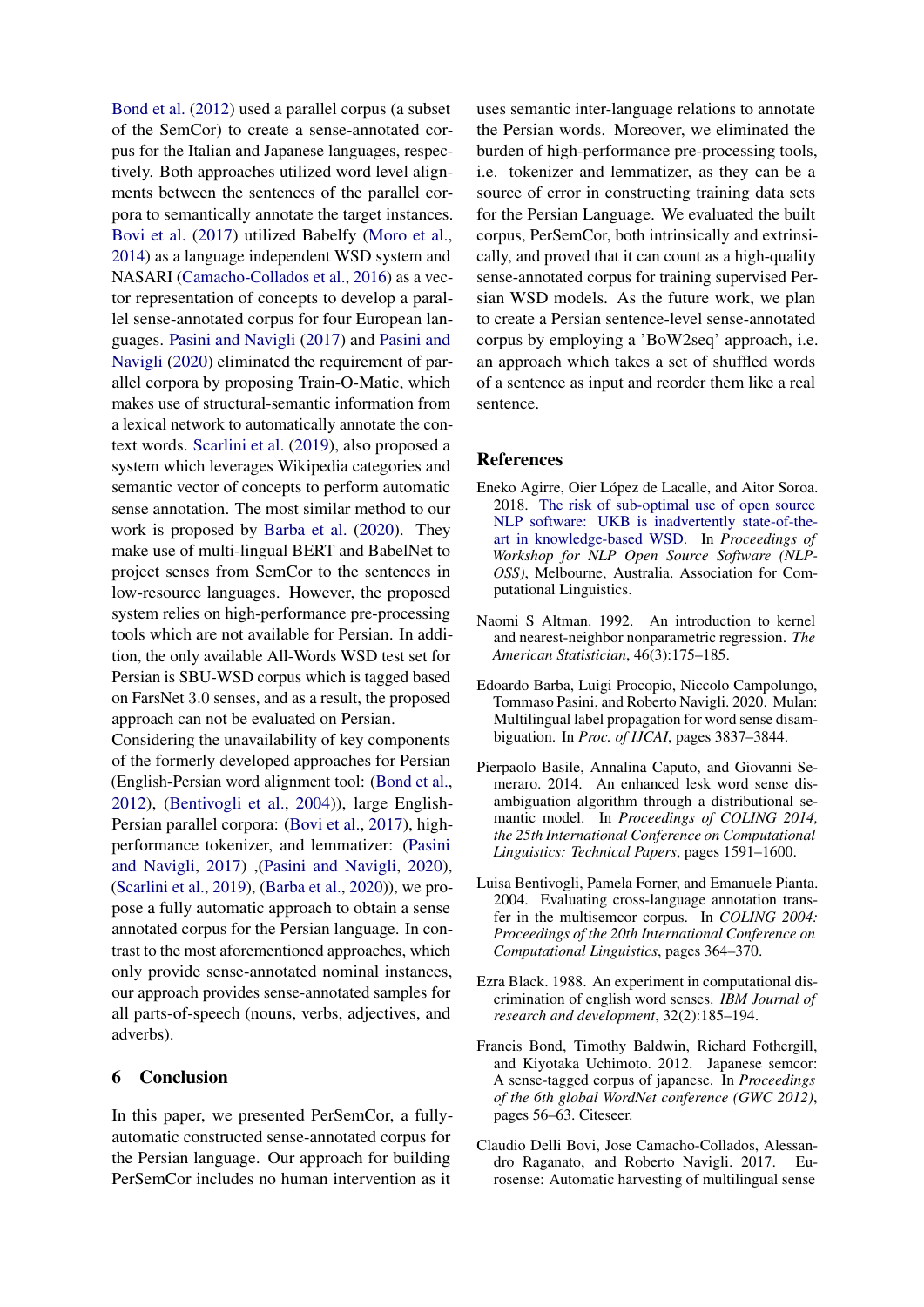annotations from parallel text. In *Proceedings of the 55th Annual Meeting of the Association for Computational Linguistics (Volume 2: Short Papers)*, pages 594–600.

- <span id="page-8-20"></span>Jose Camacho-Collados, Mohammad Taher Pilehvar, ´ and Roberto Navigli. 2016. Nasari: Integrating explicit knowledge and corpus statistics for a multilingual representation of concepts and entities. *Artificial Intelligence*, 240:36–64.
- <span id="page-8-5"></span>Devendra Singh Chaplot and Ruslan Salakhutdinov. 2018. Knowledge-based word sense disambiguation using topic models. In *AAAI*.
- <span id="page-8-17"></span>Corinna Cortes and Vladimir Vapnik. 1995. Supportvector networks. *Machine learning*, 20(3):273–297.
- <span id="page-8-9"></span>Luyao Huang, Chi Sun, Xipeng Qiu, and Xuanjing Huang. 2019. Glossbert: Bert for word sense disambiguation with gloss knowledge. *arXiv preprint arXiv:1908.07245*.
- <span id="page-8-14"></span>Ignacio Iacobacci, Mohammad Taher Pilehvar, and Roberto Navigli. 2016. Embeddings for word sense disambiguation: An evaluation study. In *Proceedings of the 54th Annual Meeting of the Association for Computational Linguistics (Volume 1: Long Papers)*, pages 897–907.
- <span id="page-8-13"></span>Fatemeh Khalghani and Mehrnoush Shamsfard. 2018. Extraction of verbal synsets and relations for farsnet. In *Proceedings of the 9th Global WordNet Conference (GWC 2018)*, page 424.
- <span id="page-8-11"></span>Fuli Luo, Tianyu Liu, Zexue He, Qiaolin Xia, Zhifang Sui, and Baobao Chang. 2018a. Leveraging gloss knowledge in neural word sense disambiguation by hierarchical co-attention. In *Proceedings of the 2018 Conference on Empirical Methods in Natural Language Processing*, pages 1402–1411.
- <span id="page-8-10"></span>Fuli Luo, Tianyu Liu, Qiaolin Xia, Baobao Chang, and Zhifang Sui. 2018b. Incorporating glosses into neural word sense disambiguation. *arXiv preprint arXiv:1805.08028*.
- <span id="page-8-12"></span>Niloofar Mansoory, Mehrnoush Shamsfard, and Masoud Rouhizadeh. 2012. Compound verbs in persian wordnet. *International Journal of Lexicography*, 25(1):50–67.
- <span id="page-8-18"></span>Warren S McCulloch and Walter Pitts. 1943. A logical calculus of the ideas immanent in nervous activity. *The bulletin of mathematical biophysics*, 5(4):115– 133.
- <span id="page-8-15"></span>Tomas Mikolov, Ilya Sutskever, Kai Chen, Greg S Corrado, and Jeff Dean. 2013. Distributed representations of words and phrases and their compositionality. In *Advances in neural information processing systems*, pages 3111–3119.
- <span id="page-8-2"></span>George A Miller, Richard Beckwith, Christiane Fellbaum, Derek Gross, and Katherine J Miller. 1990. Introduction to wordnet: An on-line lexical database.

*International journal of lexicography*, 3(4):235– 244.

- <span id="page-8-6"></span>George A Miller, Claudia Leacock, Randee Tengi, and Ross T Bunker. 1993. A semantic concordance. In *HUMAN LANGUAGE TECHNOLOGY: Proceedings of a Workshop Held at Plainsboro, New Jersey, March 21-24, 1993*.
- <span id="page-8-19"></span>Andrea Moro, Alessandro Raganato, and Roberto Navigli. 2014. Entity linking meets word sense disambiguation: a unified approach. *Transactions of the Association for Computational Linguistics*, 2:231– 244.
- <span id="page-8-0"></span>Steven Neale, Luís Gomes, Eneko Agirre, Oier Lopez de Lacalle, and António Branco. 2016. Word senseaware machine translation: Including senses as contextual features for improved translation models. In *Proceedings of the Tenth International Conference on Language Resources and Evaluation (LREC'16)*, pages 2777–2783.
- <span id="page-8-8"></span>Tommaso Pasini, Francesco Maria Elia, and Roberto Navigli. 2018. Huge automatically extracted training sets for multilingual word sense disambiguation. *arXiv preprint arXiv:1805.04685*.
- <span id="page-8-7"></span>Tommaso Pasini and Roberto Navigli. 2017. Traino-matic: Large-scale supervised word sense disambiguation in multiple languages without manual training data. In *Proceedings of the 2017 Conference on Empirical Methods in Natural Language Processing*, pages 78–88.
- <span id="page-8-21"></span>Tommaso Pasini and Roberto Navigli. 2020. Traino-matic: Supervised word sense disambiguation with no (manual) effort. *Artificial Intelligence*, 279:103215.
- <span id="page-8-16"></span>Jeffrey Pennington, Richard Socher, and Christopher D. Manning. 2014. [Glove: Global vectors for word rep](http://www.aclweb.org/anthology/D14-1162)[resentation.](http://www.aclweb.org/anthology/D14-1162) In *Empirical Methods in Natural Language Processing (EMNLP)*, pages 1532–1543.
- <span id="page-8-3"></span>Simone Paolo Ponzetto and Roberto Navigli. 2010. Knowledge-rich word sense disambiguation rivaling supervised systems. In *Proceedings of the 48th annual meeting of the association for computational linguistics*, pages 1522–1531.
- <span id="page-8-4"></span>Alessandro Raganato, Claudio Delli Bovi, and Roberto Navigli. 2017a. Neural sequence learning models for word sense disambiguation. In *Proceedings of the 2017 Conference on Empirical Methods in Natural Language Processing*, pages 1156–1167.
- <span id="page-8-1"></span>Alessandro Raganato, Jose Camacho-Collados, and Roberto Navigli. 2017b. Word sense disambiguation: A unified evaluation framework and empirical comparison. In *Proceedings of the 15th Conference of the European Chapter of the Association for Computational Linguistics: Volume 1, Long Papers*, pages 99–110.